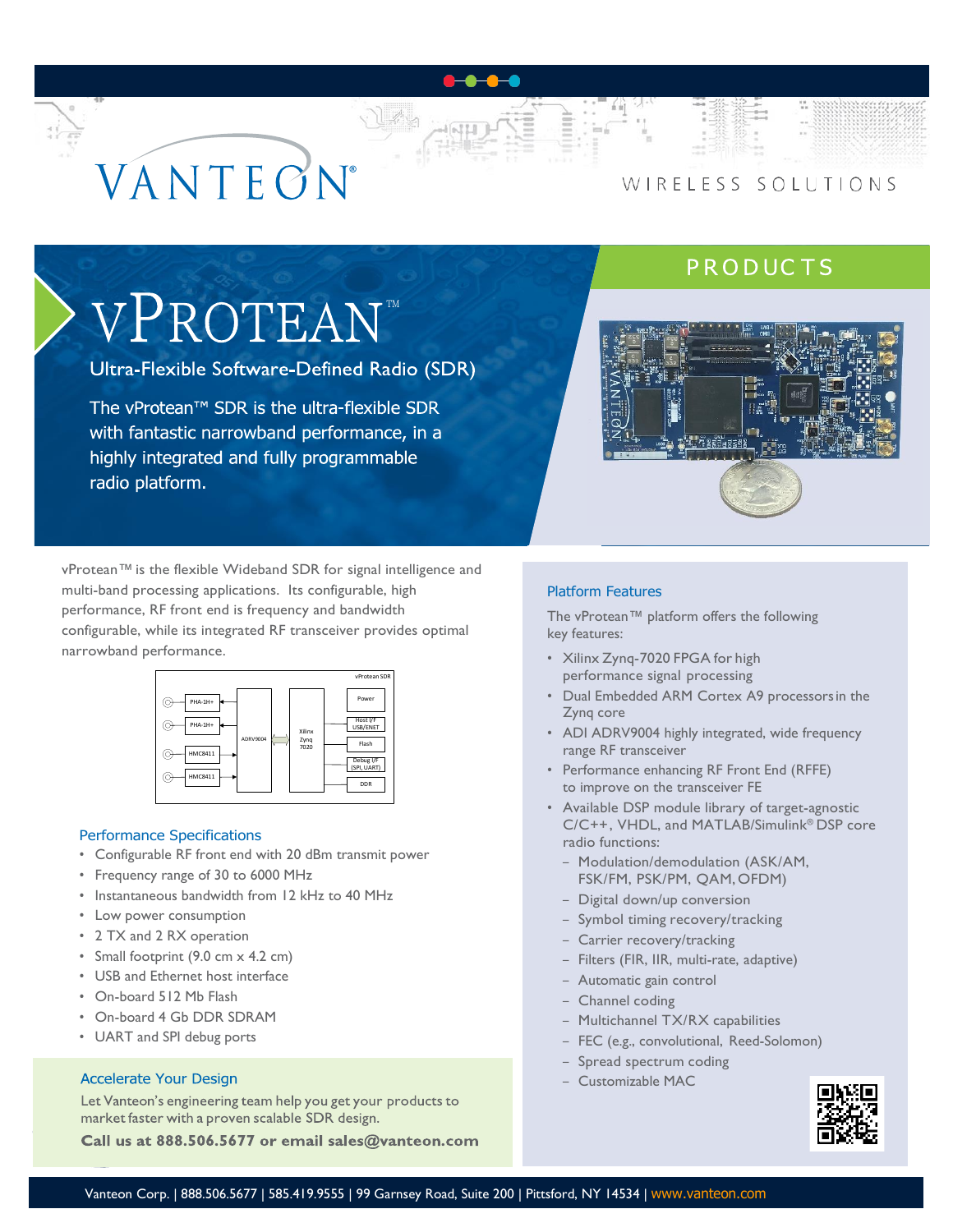*Note: Specifications are subject to change without notice.*

| Table 1 : ABSOLUTE MAXIMUM RATINGS |  |
|------------------------------------|--|
|------------------------------------|--|

|                                       | <b>CONDITION</b>                                                                    | <b>UNITS</b> | <b>MIN</b> | <b>TYPICAL</b> | <b>MAX</b> |
|---------------------------------------|-------------------------------------------------------------------------------------|--------------|------------|----------------|------------|
| VCC                                   |                                                                                     | $\vee$       | 3.6        | 5              | 5.5        |
| <b>RF INPUT POWER</b>                 | ADRV9004 input attenuation set<br>to 0 dB and LNA not bypassed                      | dBm          |            |                | $-3$       |
| ANTENNA PORT VSWR                     |                                                                                     |              |            |                | tbd        |
| STORAGE TEMPERATURE RANGE             |                                                                                     | $^{\circ}$ C | $-30$      |                | $+100$     |
| <b>OPERATION</b><br>TEMPERATURE RANGE | Ambient, both receivers on, both transmitters<br>on at 5% duty cycle, no forced air | $^{\circ}$ C | $\Omega$   |                | tbd        |
|                                       | Ambient, both transmitters and receivers<br>active, 6 CFM forced air                | $^{\circ}$ C | $\Omega$   |                | tbd        |
| <b>SHOCK</b>                          |                                                                                     | g            |            | tbd            |            |
| <b>VIBRATION</b>                      |                                                                                     |              |            | tbd            |            |

### Table 2 : DC RECOMMENDED OPERATING CONDITIONS & CHARACTERISTICS

|                                                 | <b>DESCRIPTION</b>                    | <b>UNITS</b> | <b>MIN</b> | <b>TYPICAL</b> | <b>MAX</b> |
|-------------------------------------------------|---------------------------------------|--------------|------------|----------------|------------|
| VCC SYS                                         | Relative to PCB Ground                | $\vee$       | 3.6        |                | 5.5        |
| <b>CURRENT</b><br><b>CONSUMPTION</b><br>ICC SYS | Standby, Vcc= 5 V<br>A<br>TX & RX off |              | tbd        | 0.56           | tbd        |
|                                                 | $Vcc = 5 V$<br>2 RX on, all TX off    | A            |            | 0.931          | tbd        |
|                                                 | $Vcc = 5 V$<br>2 RX on & 2 TX on      | A            |            | 1.56           | tbd        |

# Table 3 : RF PERFORMANCE SPECIFICATIONS

Electrical characteristics are at the ambient temperature range and VCC\_SYS voltage of 5 V unless otherwise noted.

|                                                                         | <b>DESCRIPTION</b>                                             | <b>UNITS</b> | <b>MIN</b> | <b>TYPICAL</b> | <b>MAX</b> |
|-------------------------------------------------------------------------|----------------------------------------------------------------|--------------|------------|----------------|------------|
| <b>FREQUENCY RANGE</b>                                                  | Operational Frequency Range                                    | <b>MHz</b>   | 30         |                | 6000       |
| OTA SAMPLE RATE                                                         | Sample Rate of ADC                                             | <b>Msps</b>  |            |                | 61.44      |
| <b>RECEIVE</b><br><b>INSTANTANEOUS BANDWIDTH</b>                        | 3 dB bandwidth                                                 | <b>MHz</b>   | 0.012      | 37.25          |            |
| <b>RF INPUT POWER</b>                                                   | ADRV9004 input attenuation set to 0 dB<br>and LNA not bypassed | dBm          |            |                | $-19$      |
| <b>RECEIVE SPURIOUS FREE</b><br><b>DYNAMIC RANGE</b>                    | Frequency: 2.4 GHz                                             | dB           |            | 84             |            |
| <b>RECEIVE</b>                                                          | dB<br>50 MHz to 3500 MHz                                       |              | $-0.2$     |                | 0.2        |
| <b>BAND FLATNESS</b>                                                    | 30 MHz to 6000 MHz<br>dB                                       |              | $-0.2$     | tbd            | 4.5        |
| RECEIVE CHANNEL ISOLATION                                               | RX1 to RX2 measured<br>at 2400 MHz                             |              | 72         | tbd            |            |
|                                                                         | @ 100 kHz offset                                               |              |            | $-113.7$       |            |
| <b>RECEIVE</b><br>PHASE NOISE                                           | @1 MHz offset                                                  | dBc/Hz       |            | $-126.7$       |            |
|                                                                         | @ 5 MHz offset                                                 |              |            | $-136.7$       |            |
| <b>TRANSMIT POWER</b>                                                   | P1dB (@2400 MHz)                                               |              | tbd        |                | 19         |
| TX1 to TX2 between<br>TRANSMIT CHANNEL ISOLATION<br>900 MHz to 2400 MHz |                                                                | dB           | 85         |                |            |
| <b>TRANSMIT</b>                                                         | 100 MHz to 3500 MHz                                            | dB           | $-6$       |                | 6          |
| <b>BAND FLATNESS</b>                                                    | 100 MHz to 6000 MHz<br>relative to 2 GHz                       | dB           | $-11$      |                | 11         |